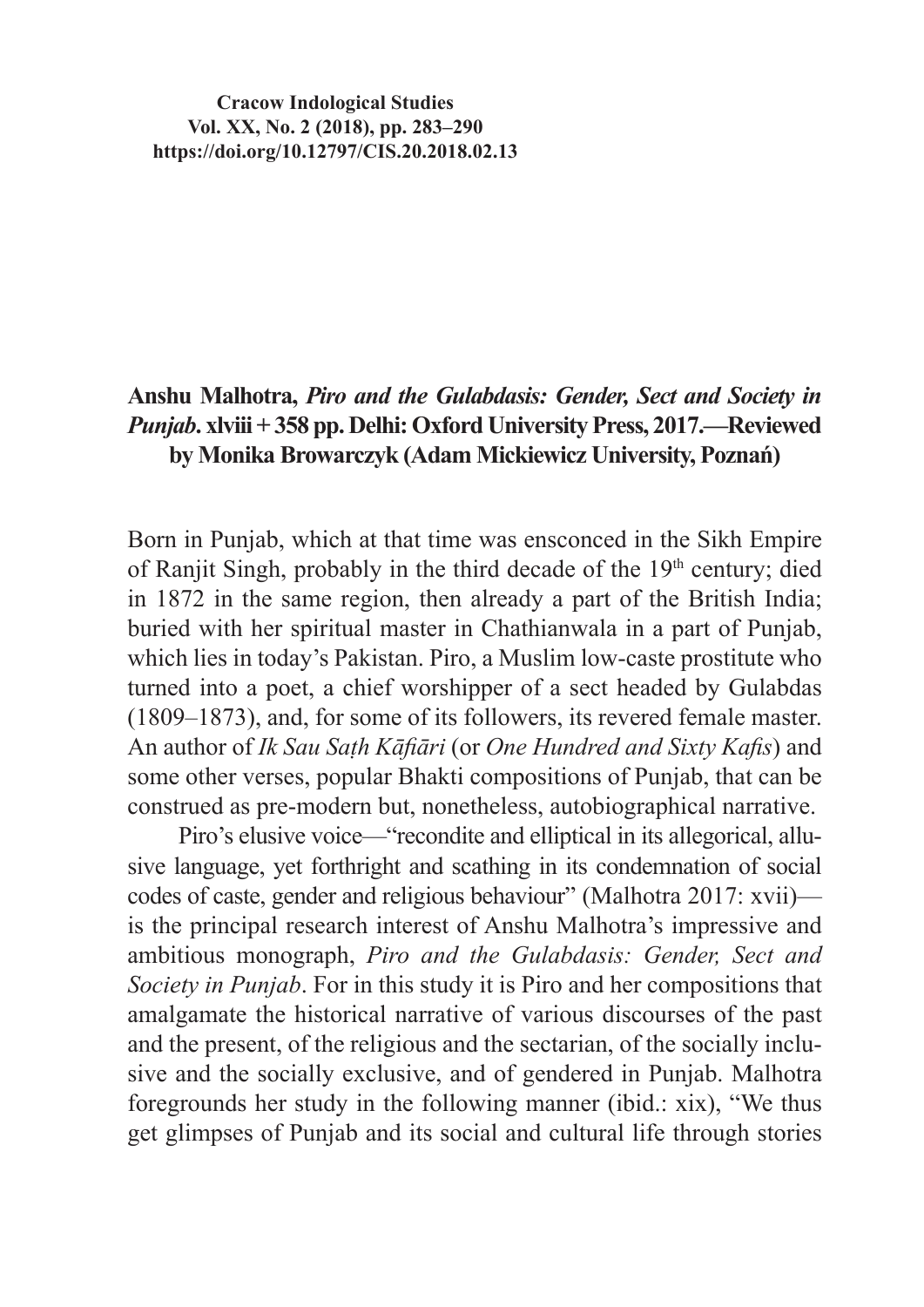of the sect that begin sometime in the latter part of Ranjit Singh's rule; cast a fugacious glance at the colonial era through the public life of one man and try to unravel Punjabi disposition for social change as well as for replenishing cultural habits by looking at aspects of the Gulabdasi dera in our own time."<sup>1</sup>

Reintroducing Piro's legacy of preserved written manuscripts becomes apposite to the history of northern India, and Punjab in particular, as "[t]he famed fertile land of Punjab had proven to be singularly barren in fructifying its women expressions in written and published forms (...)" (ibid.: xvii), a telling observation made by Malhotra during her earlier studies of high-caste Hindu and Sikh women.

Anshu Malhotra, at present an associate professor at the Department of History, University of Delhi, has had a proven record of scrutinizing Punjab's history, starting from her PhD of 1998 at the School of Oriental and African Languages, titled *Pativratas and Kupattis: Gender, Caste and Identity in Punjab—1870s–1920s*, through a monograph, *Gender, Caste, and Religious Identities: Restructuring Class in Colonial Punjab* (published in 2002; and again in 2004 and 2009), and to a volume co-edited by Farina Mir, *Punjab Reconsidered: History, Culture, and Practice* (2012), in addition to numerous research articles and conference papers pertaining to this subject. Her academic work reflects her attentiveness to the nuanced reading of Punjab's past that centres on a number of influences at work such as gender, caste, religion and class.

My acquaintance with Malhotra's groundwork on Piro goes back to a volume on autobiographical writings by women and female impersonators from the Indian subcontinent, or *Speaking of the Self. Gender, Performance and Autobiography in South Asia*, which she co-edited with Siobhan Lambert-Hurley in 2015 (Indian edition of the book under the same title has been published by Zubaan in 2018).

<sup>1</sup> Cf. Malhotra 2017: xxiv–v: "The term 'dera' conjures encampment, it signals the spatiality of abode, the domicile of doctrinally like-minded people who are institutionally independent."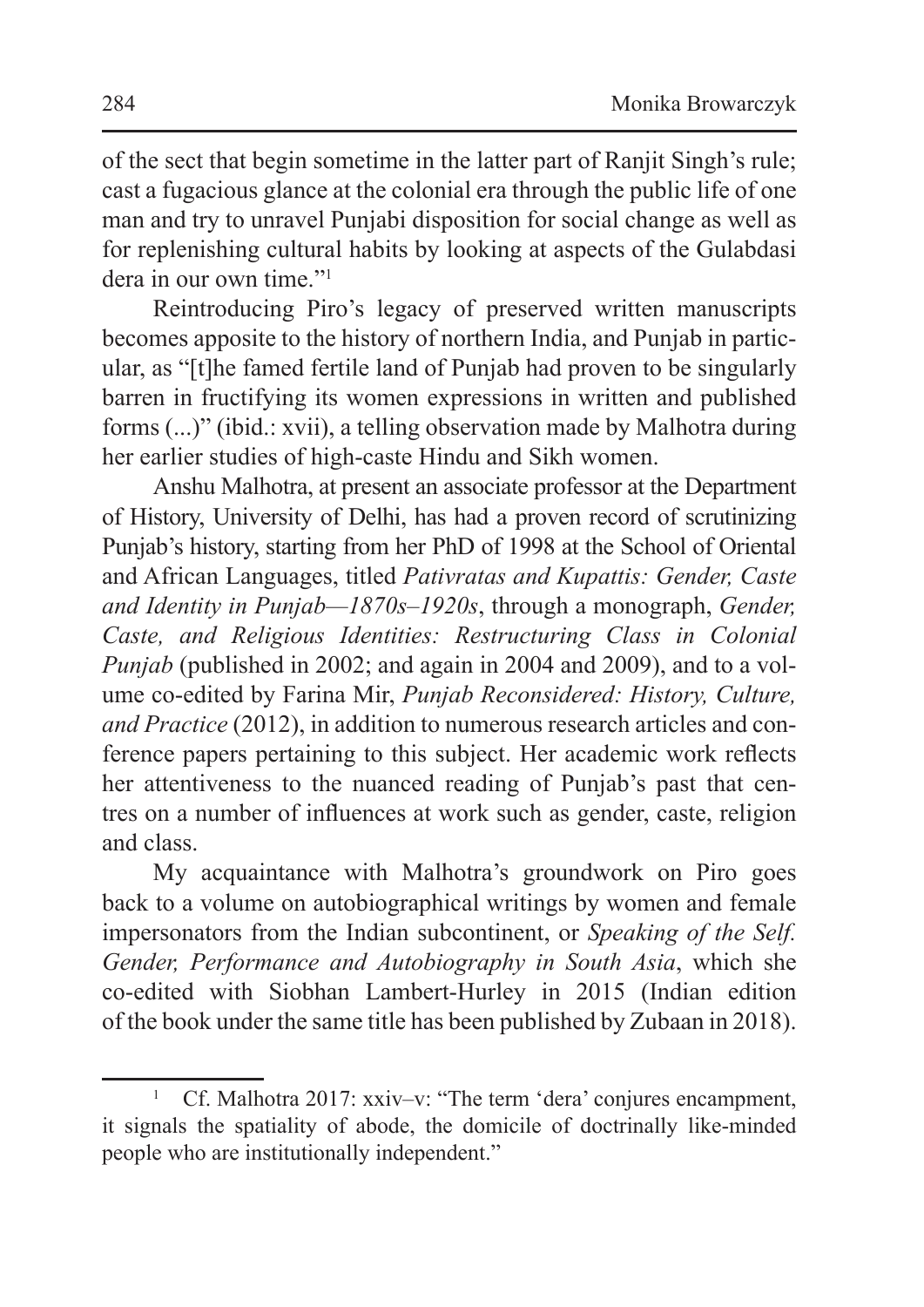"Performing a Persona. Reading Piro's *Kafis*", a chapter on Piro's autobiographical verses authored by Malhotra (Malhotra 2015: 205–229) was included in the collection and that is how many a reader was notified of the extraordinary life of Piro and her equally bewildering versified autobiographical tale. In the said chapter, Malhotra has contextualised compositions and life of Piro along the following lines, "adapting and intersecting Bhakti, Sikh, and Sufi inheritance to her own existential needs at one level, and sifting them for her philosophical contemplations on the other" (ibid.: 207), and focused on "multiple conditions of liminality that defined Piro's life—of occupation, gender, caste—combined with the sense of feeling persecuted" (ibid.: 226).

The methodologically and academically grounded volume under review here, *Piro and the Gulabdasis: Gender, Sect and Society in Punjab*, is a much-needed comprehensive study of the elusive voice of an unusual woman set against the well-crafted and eruditely narrated historical backdrop of Punjab in three consecutive periods (pre-modern, colonial and contemporary). In this analysis too, Malhotra's focus remains on the interplay between such factors as caste, gender, sect, and religion. She outlines not only variations in multiple accounts of history of Punjab, but drawing from Peter Burke, ponders over 'micronarrative' of Piro's life and 'microhistory' of the Gulabdasis, which more often than not does not contain factual details supported by widely available historical evidence but comes across in bits and pieces from various texts. In Malhotra's words (Malhotra 2017: xxii): "(...) the intention in this study is to not try too hard to fill in the gaps of her [i.e. Piro's] life as much as try to comprehend it by attempting to apprehend the processes around it."

Equipped with methodological tools of a trained historian, Malhotra works not only on documents from the sectarian records and from the colonial archives, but also on poetry and orature etc. Hersource materials come from several languages, i.e. Punjabi, Hindi, Urdu, and English. The inquiry is forwarded by a section "Self, Sect, and the Society: An Introduction" (ibid.: xvii–xlviii). In Part I of the book, Malhotra examines various accounts of Gulabdas' life in an attempt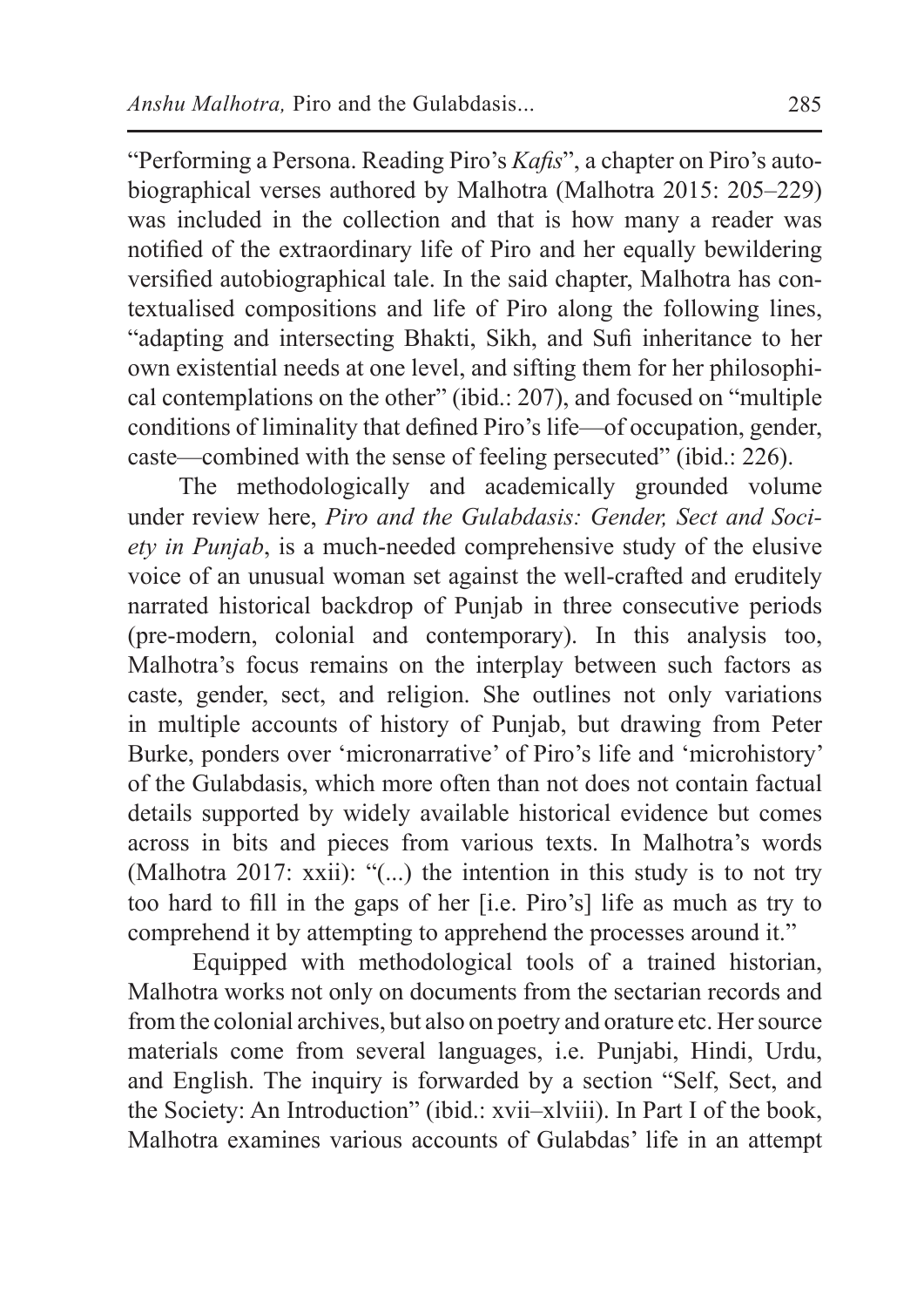to trace the person behind the unsympathetic accounts of his adversaries and reverent opinions of the sect's hagiographers (Chapter 1. "Guru Gulabdas:A Savant Monist or a Deviant Maverick?", ibid.: 3–54). While discussing the theology of the Gulabdasis, she intends to answer why in different documents the sect was variously denominated as "nastak (atheists), mauji (pleasure-seekers), Charvaki (materialists), Sarbhangi (against caste and pollution), aghori (tantra-inspired sect) and even Sufi" (ibid.: 39). The question of the Gulabdasis' take on morality is discussed in the concluding section of the first part.

In Part II that comprises of four chapters, Malhotra introduces Piro and her compositions (Chapter 2. "A Life-Story in an Autobiographical Fragment", ibid.: 55–91), in the light of self-crafted religious identity of an ex-Muslim, low-caste, woman convert into a syncretistic tradition of the Gulabdasis(Chapter 3. "Agnostic Religiosity, Gendered Self, and a Conversion Narrative", ibid.: 92–122). Malhotra accentuates gaps and allusions in Piro's auto-expressive verses (ibid.: 58): "Piro's 'life story' is not the story of Piro's life; far from it, for she remains elusive. What we know of her comes mainly from elliptical references in her other works besides *160 Kafis,* which obsesses over a chain of events that are triggered by her momentous decision to become a disciple of Gulabdas. Thus too the *160 Kafis* are fragmentary, not only in material shape of the manuscript when it was discovered, but also because for all the salience of the related incidents, they cover a miniscule fragment of her life. We grapple with disjointed references to create some template of her life, to fill up the holes in what comes across as a fragmented life, particularly in her early years."

While discussing the fragmentary autobiography inscribed in Piro's verses, Malhotra foregrounds the 'performative' aspect of her autobiographical act (ibid.: 71). The subjects of self-referential texts in premodern India—of Babar, Jahangir, Banarsidas, Mir Taqui Mir, Ananda Ranga Tillai—and the construction of women's identity in writings of Jahanara Begum, Maha Laqa Bai Chanda, Bahinabai, Rassudri Devi—are also discussed. The narrative of Piro's conversion and of the dramatic circumstances of her later abduction by her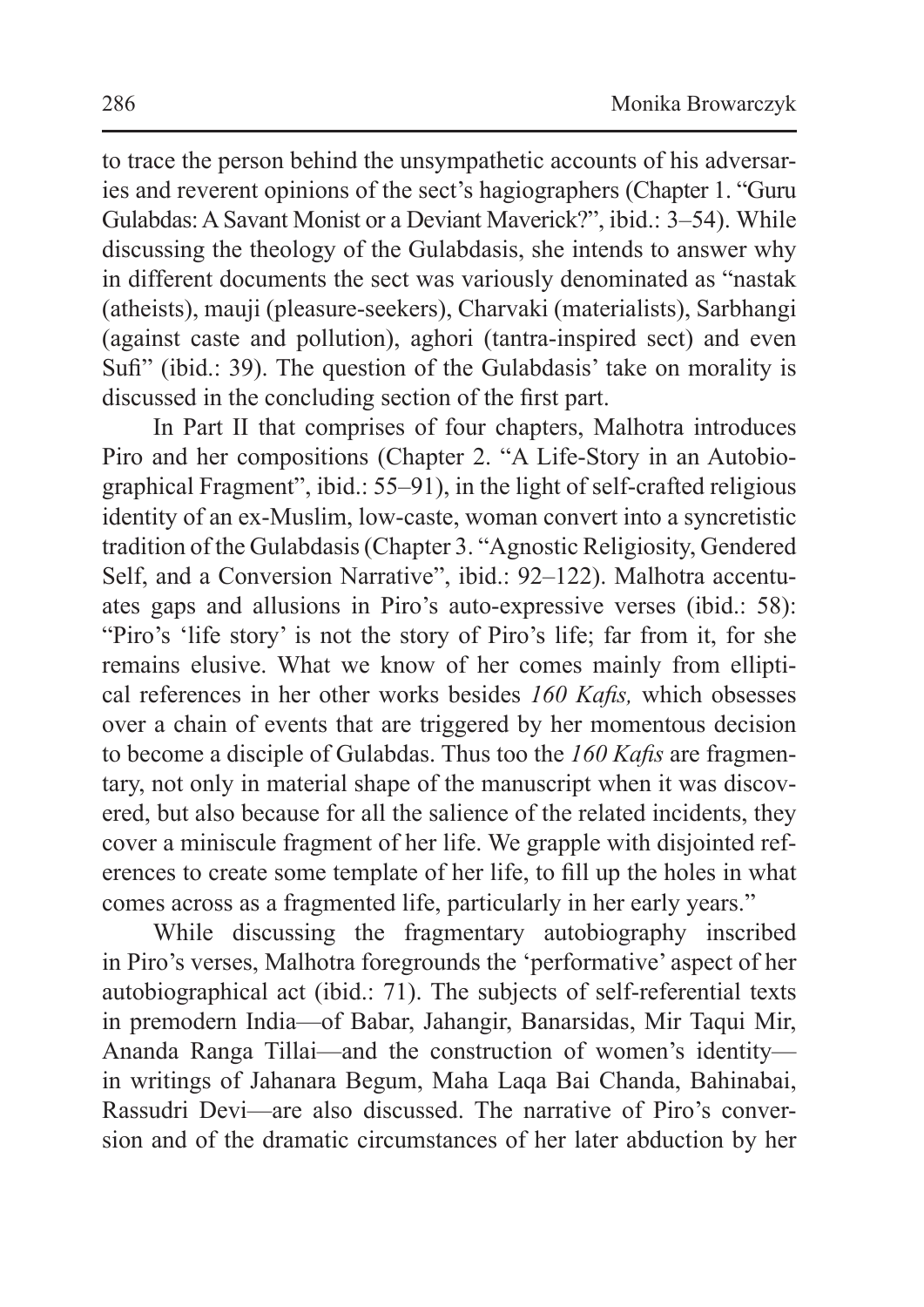oppressors and escape to re-join her guru's abode in Chathianwala are being scrutinised, along with her gendered identity. Malhotra concludes (ibid.: 122): "[Piro] critiques outwardly inclined male public religiosity as inapplicable to women, we see her having arrived at a view that an interiorised piety was worth aspiring to, and, in fact, amenably suitable for women."

The following section of the volume is dedicated to a study of Piro's low-caste and Muslim background in relation with the Bhakti modes of religiosity that aim at embracing multiple faiths and numerous social groups, including those of the lowest social standing (Chapter 4. "A Low-Caste Muslim Prostitute and Bhakti Religiosity: Cultural Imaginary and the Ability to Imagine Otherwise", ibid.: 123–171). In Piro's tale of her life "sexually charged" female Bhaktas of lowcaste (Kubjan, Shabari, and Jivanti) are staged centrally as they provide the vantage point of argument for availability of salvation on the path of Bhakti to women in general, and those of 'dubious character' and low social standing in particular. The references to Mira, the female icon of the North Indian Bhakti and Kabir, the low-caste voice of the Nirguna tradition are of importance to Piro for proving the allencompassing approach of Bhakti. Malhotra (ibid.: 130–131) shows in this section that: "the inherent subversive tendencies of bhakti were sought out to be exploited by Piro, who pushed for more radical possibilities opened by it, seeking to widen its ambit to include a low-caste woman, a prostitute, and a Muslim (...)" and highlights "the manner in which bhakti's cultural imaginary provided Piro with a legacy that she deftly employed, establishing her autonomous agency."

In the last chapter of this part (Chapter 5. "Miracles and Women Bhakta's: Understanding Piro's Agency", ibid.: 172–200), Malhotra deliberates over narratives of miracles and their prominence in episodic autobiographical tales of Bahinabai and Piro. Arguing that they were essential in defining the agency of women authors, she reasons drawing from Saba Mahmood and others (ibid.: 175): "Agency here is seen to connote self-reflexivity, one that sees the individual as autonomous, active and in charge, though imbricated in multiple impinging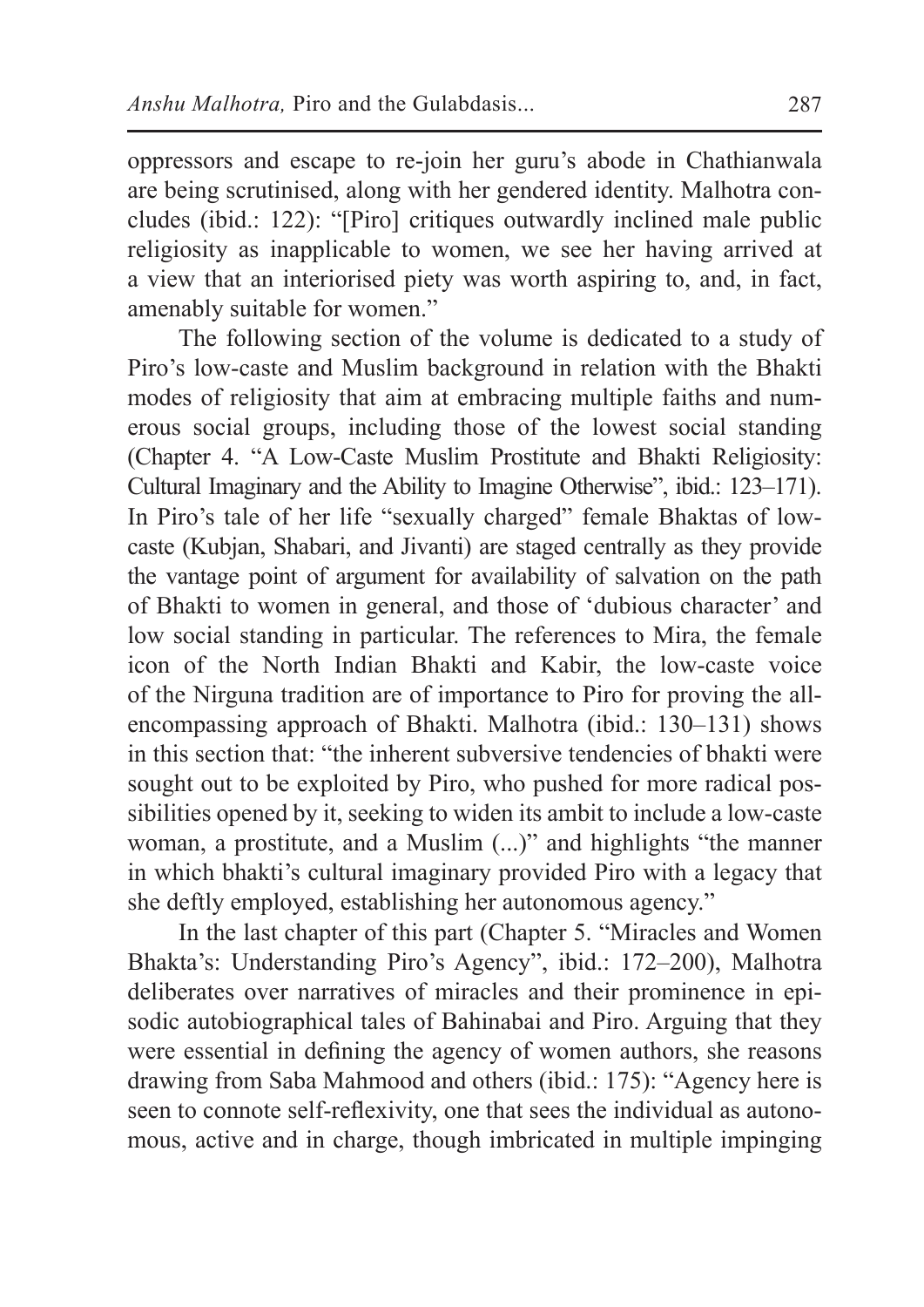and power-informed cultural formation." However, (ibid.: 176): "The pervasiveness of cultural norms—whether in governing lived perspectives or (re)shaping memoirs—complicates further the notion of ostensibly unfettered individual agency. This suggests that both the represented self and its reception are historically contingent, shaped by cultural norms that govern societies."

Foregrounding the tale of Piro as the narrative of those marginalised but aiming at taking more centralised position (i.e. "from margin caste, gender, profession to respectable and acceptable", ibid.: xviiii), Malhotra, consequently, in the next section, traces the life and writings of Giani Ditt Singh. This analysis opens Part III of the monograph (Chapter 6. "Caste in the Colonial Sphere. The Conundrum of Sant Ditta Ram/Giani Ditt Singh", ibid.: 201–236) and follows the transition of the Gulabdasi preacher, Sant Ditta Ram (d. 1901), into an active member of the Arya Samaj and of the Lahore Sikh Sabha, renamed Giani Ditt Singh. His life story is at present being reworked by the dalit discourse into a narrative of a dalit hero, though Malhotra in the analysis of his writing points out his complex position on the question of caste and argues (ibid.: 236): "Thus, in the corpus of Singh's writings we find ambiguity, vacillation, and fickleness in maintaining a single, coherent line of reform."

Interestingly, Malhotra writes on appropriation of the story of Piro and Gulabdas by the Punjabi theatre, where she discovers attempts of staging Piro as an important female persona in the development of the Punjabi Bhakti tradition (Chapter 7. "Theatre of the Past: Re-presenting the Past in Different Genres", ibid.: 237–178). Along with the plays she investigates also some devotional literature on Piro and academic studies to "(...) argue that the circulation of varied discourses in the mundane world, the heteroglossia of utterances that impinge on us every day in multiple ways, plays a role in shaping what we choose to write or study. That is to say, one's own present impacts the way in which we study the past. (...) The historian's voice is one among many competing to speak and be heard, though the privilege of being situated in the academia, ands as connoisseurs of the past,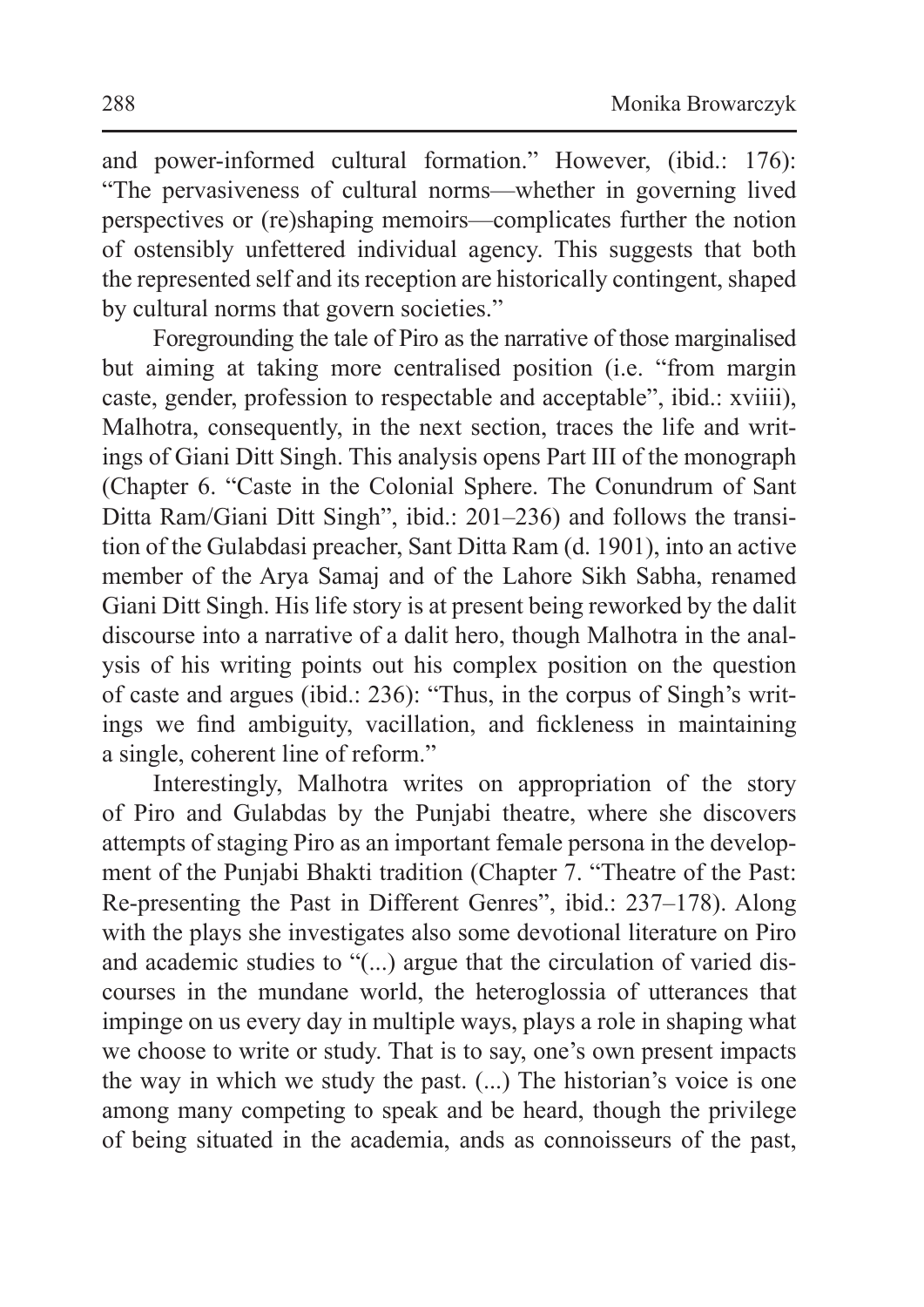historians might be keener to show that 'their explanations are better than competing explanations' [Raymond Martin 2001]".

In addition, Malhotra provides readers with the socio-anthropological study of contemporary attempts at the revival of the Gulabdasis in north India. She describes elements of its present cult with ceremonies and festivals being invented and purposefully arranged around Gulabdas' and Piro's lives and neo-sacralised sites, which are to substitute for the venerated places of the Gulabdasis, which are situated in Pakistan (Chapter 8. "Fantassticating Fables, Sacrilizing Spaces and Remaking Rituals: The Gulabdasis at a Contemporary Moment", ibid.: 279–324).

It is pertinent to note that the in-depth analysis of the syncretistic sect—influenced by *advaita* monism further filtered by the Bhakti, Sikh and Sufi traditions—that heralded importance of tolerance towards all religions and faiths and was open to members of all castes and genders, gathers considerable momentum in today's India with the heightened tensions among religious communities and castes. Moreover, it is so because Malhotra, simultaneously to skilful reconstruction of the history of Piro, Gulbdas and the Gulabdasis, introduces the audience to a nuanced process of recreating the past on the basis of multiple fragmentary sources with rigorous scholarly determination of a historian contrary and resistant to the contemporary state-imposed efforts of somewhat partisan and homogenous rewriting of Indian history.

## **References**

- Malhotra, A. 2002. *Gender, Caste, and Religious Identities: Restructuring Class in Colonial Punjab*. New York: Oxford University Press.
- and F. Mir (eds.). 2012. *Punjab Reconsidered: History, Culture, and Practice*. New Delhi: Oxford University Press.
- and S. Lambert-Hurley (eds.). 2015. *Speaking of the Self: Gender, Performance, and Autobiography in South Asia*. London: Duke University Press.